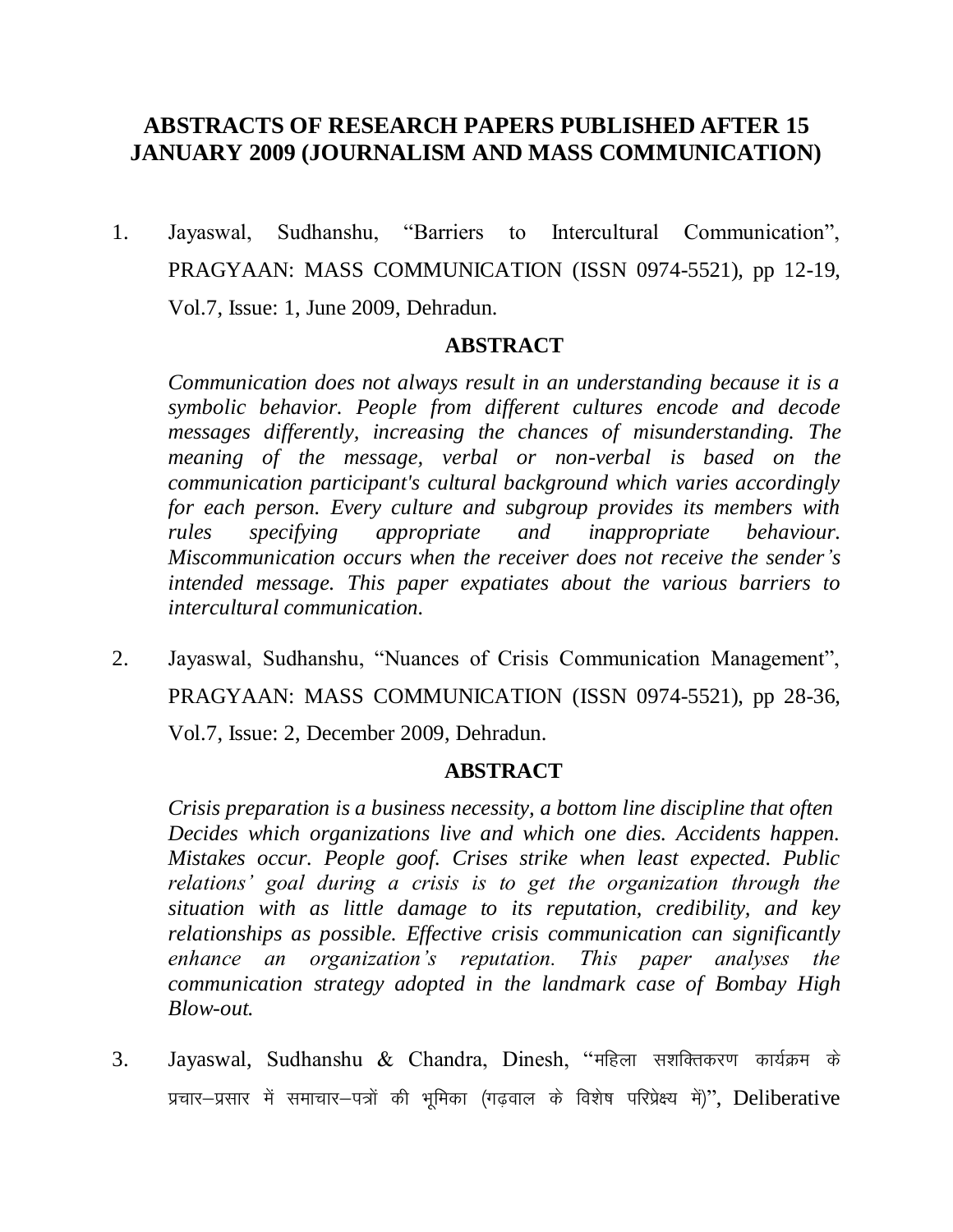Research( ISSN 0976-1136), pp 108-120, Vol. 6, Issue 6, June 2010, Firozabad (U.P.)

#### सारांश

महिला सशक्तिकरण या समानता एक ऐसा जटिल शब्द है जिसकी व्याख्या करना या परिभाषित करना अत्यन्त कठिन ही नहीं वरन असंभव है क्योंकि महिला सशक्तिकरण को कई अर्थों में समझा जाता है। शोधपत्र में चयनित दो हिन्दी व दो अंग्रेजी समाचार पत्रों द्वारा महिला सशक्तिकरण से संबंधित विभिन्न विषयों एवं मुददों की इन समाचार पत्रों द्वारा कवरेज का अर्न्तवस्तु विश्लेषण किया गया है। इस शोध में यह पाया गया कि महिलाओं को राष्ट्रीय विकास की मुख्य धारा से जोड़ने एवं उनके सर्वांगीण विकास के लिए यह आवश्यक है कि समाचार पत्रों में महिला सशक्तिकरण से संबंधित समाचारों का और भी अधिक प्रकाशन किया जाए।

4. Jayaswal, Sudhanshu & Chandra, Dinesh, "महिला सशक्तिकरण के प्रति जन-चेतना जागृत करने में समाचार-पत्रों का योगदान" राधा कमल मुकर्जीः चिन्तन परम्परा (ISSN 0974-0074) pp 44 -50, Vol. 1, January - June, 2010, चान्दपुर, (बिजनौर).

#### सारांश

किसी भी देश के विकास के लिए यह आवश्यक है कि देश की आर्थिक, सामाजिक एवं राजनीतिक दशाएं अनुकूल होने के साथ ही वहां की प्रेस उस देश के विकास में सहभागिता का भाव रखती हो। इसमें कोई संदेह नहीं कि समाज की मानसिकता का निर्माण करने में मीडिया की भूमिका अद्वितीय होती है। प्रस्तुत लेख महिला सशक्तिकरण के प्रति जन चेतना जागुत करने में संमाचार पत्रों के योगदान को प्रकाशित करता है।

5. Jayaswal, Sudhanshu, "Patent System in India: An Overview", PRAGYAAN: MASS COMMUNICATION (ISSN 0974-5521), pp 44-52, Vol. 8, Issue: 1, December, 2010, Dehradun.

### **ABSTRACT**

*Intellectual property as a subject is growing in importance in a developing country like India. Intellectual property rights have become important in the face of changing trade environment characterized by global competition, high innovation risks, short product cycle, need for rapid changes in technology. The patents have been considered to be an important tool in the economic and industrial development of a country which encourage the inventors to evolve new inventions, offer a reward for the expenses of*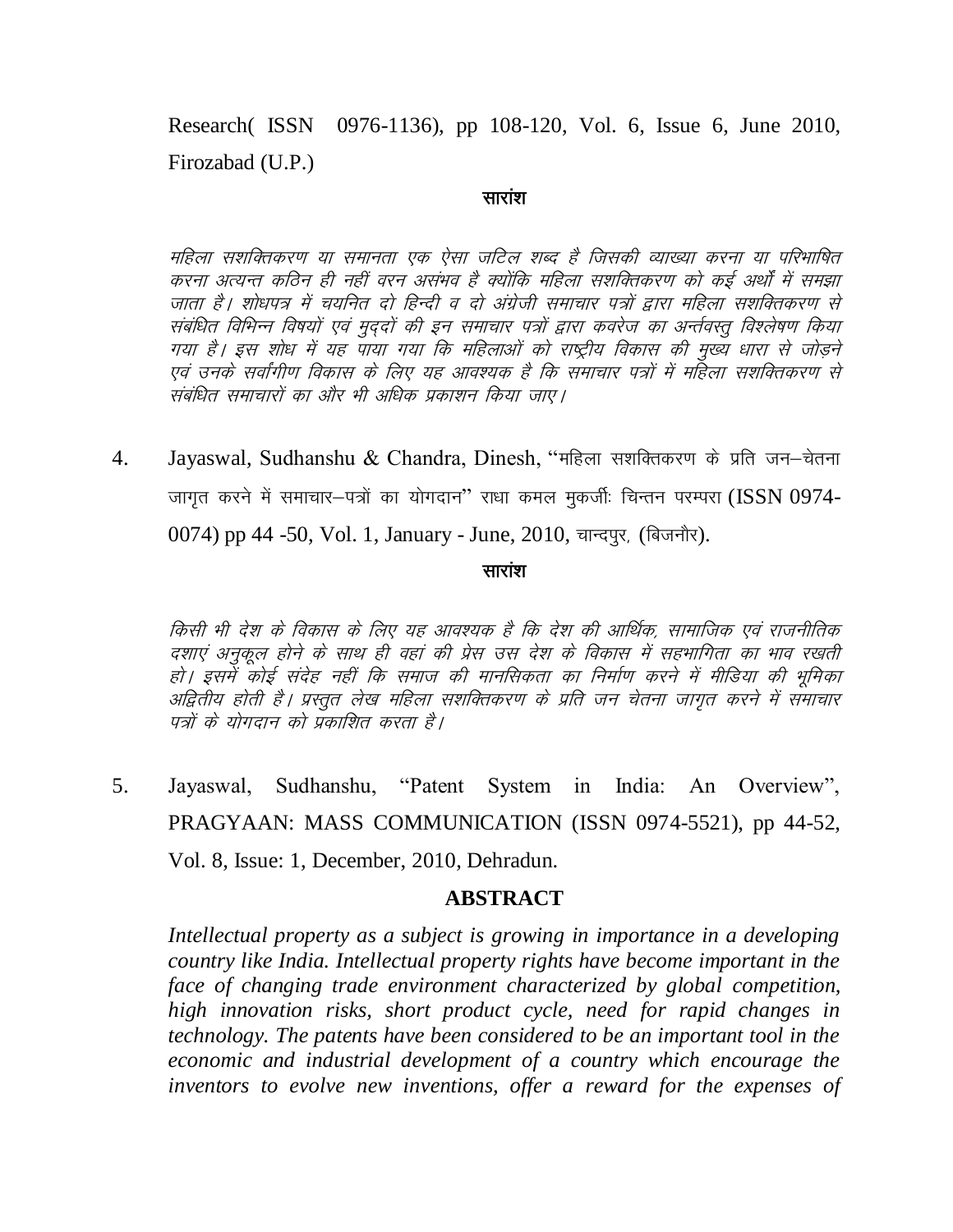*developing inventions to the stage at which they are commercially viable, provide inducement to invest capital in new lines of production which might not appear profitable if many competing producers embark on them simultaneously and provide a steady flow of latest information on latest developments in various fields of science & technology. This paper traces the nitty-gritty and evolution of the Patent system in India over the years.*

6. Jayaswal, Sudhanshu, "Understanding Intercultural Communication", Deliberative Research ( ISSN 0976-1136), pp 8-17, Vol. 8, Issue 8, Oct-Dec 2010, Firozabad (U.P.)

### **ABSTRACT**

*Whatever we communicate is largely cultural. It draws on ways we have learned to speak and give non-verbal messages. Nowadays, many elements that constitute culture like values, norms, attitudes, behaviours, means of communication, etc have become global. The world today is characterized by an ever-growing number of contacts resulting in communication between people from different linguistic and cultural backgrounds. This paper accentuates the growing importance and need for understanding different types and forms of interaction between people in intercultural environments i.e., in international working places, multilingual and multicultural cities.*

7. Jayaswal, Sudhanshu & Chandra, Dinesh, "स्वतंत्रता से पूर्व गढवाल में समाचार पत्रों की स्थितिः एक अध्ययन", Uttar Pradesh Journal of Social Science Research (ISSN 0975-8852), pp 87-97, Vol. 1, No. 1, January 2011, Ballia (U.P.)

#### सारांश

भूमंडलीकरण के दौर में सम्पूर्ण विश्व एक 'वैश्विक ग्राम'' के रूप में परिवर्तित हो गया है। इसके ्<br>बावजूद भी देश में समाचार पत्रों की विश्वसनीयता तथा पाठकों के द्वारा उनको पसन्द किए जाने में कोई कमी नहीं आई है। प्रस्तूत शोध पत्र में स्वतंत्रता से पूर्व गढ़वाल में प्रकाशित होने वाले समाचार पत्रों के उदभव विकास, सामाजिक चेतना जागृत करने एवं स्वतंत्रता आंदोलन में उनके योगदान का सिंहावलोकन तथा विवेचना की गई है।

8. Jayaswal, Sudhanshu, "New World Information and Communication Order: A Status Report", PRAGYAAN: MASS COMMUNICATION (ISSN 0974- 5521), pp 56-64, Vol. 9, Issue 2, December 2011, Dehradun.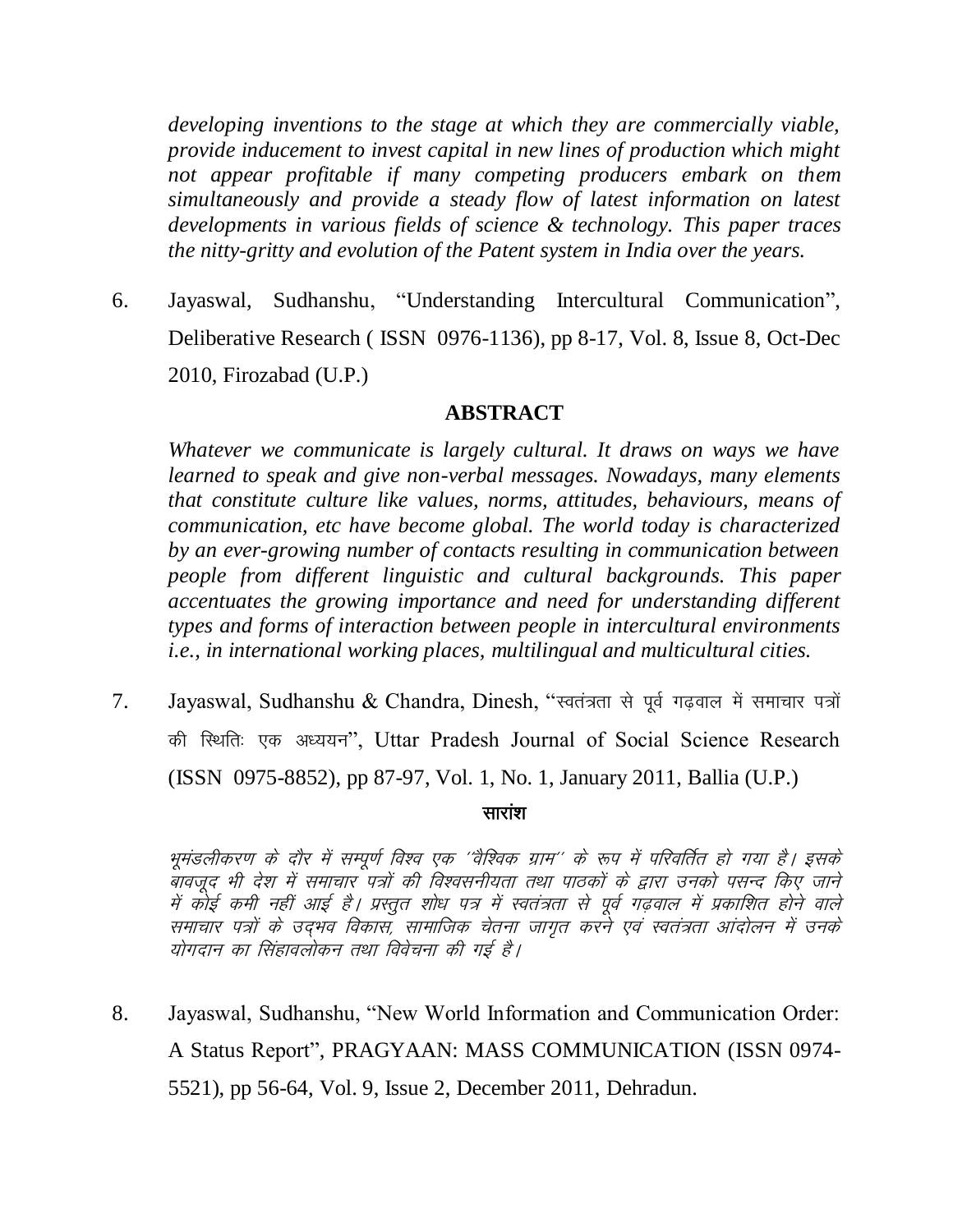In the present scenario of globalization, the world is becoming more and more interconnected. Exchange of ideas, people and capital, and information has become very common and useful. On the other hand, it has raised issues such as cultural imperialism and conglomeration in media industry for the benefit of specific countries. These issues are fiercely debated. In this light, the relevancy of new world information and communication order (NWICO) has become important. This paper is an effort to give the present status of the NWICO.

9. Jayaswal, Sudhanshu, "Mass Communication Education in India: A Status Report", PRAGYAAN: MASS COMMUNICATION (ISSN 0974-5521), pp 40-46, Vol. 10, Issue 1, June 2012, Dehradun.

### **ABSTRACT**

In the present age of communication revolution and emergence of information society, the general state of mass communication education is anything but revolutionary in India. Though, a humble beginning was made in the pre-independence era as journalism education with lofty ideals and great expectations for the advancement of the press and the public, much ground needs to be covered even today, in view of the demands of the digital age. Determined efforts by stakeholders are called for owing to the issues specific to the media industry and the broader media environment.

Jayaswal, Sudhanshu & Sinha, Jitendra Kumar "भारतीय प्रिंट मीडिया में दलितों 10. की स्थिति", Journal of Social Science and Linguistics (ISSN 2249-2984), pp 40-44, Vol. 2, No. 1, 2012, New Delhi.

### सारांश

दलित समाज की सबसे बड़ी खामी यह रही है कि इसमें पुर्नजागरण का कार्य सबसे बाद में हुआ। 19वीं सदी से पहले दलित समाज स्वयं को पूर्ण रूप से सामाजिक परिदृश्य में पहचान भी नहीं पाया था। दलित वर्ग पर स्वतंत्रता से पूर्व किंसी ने कोई ध्यान नहीं दिया। केवल महात्मा गांधी और डॉ0 भीम राव अंबेडकर ही दो प्रमुख व्यक्ति थे जिन्होंने पत्रकारिता और आंदोलनों के जरिये दलितों के सवाल को उठाया था। स्वतंत्रता के पश्चात हिन्दी की दलित पत्रकारिता पर विशेषकर अम्बेडकर की विचारधारा का प्रमुख प्रभाव पड़ा है। यह विचारधारा जातिभेद असमान वर्ग—विभाजन, अस्पृश्यता इसका जीवंत और स्वस्थ रूप हम स्वतंत्र भारत की संवैधानिक व्यवस्थाओं में भी देख सकते हैं।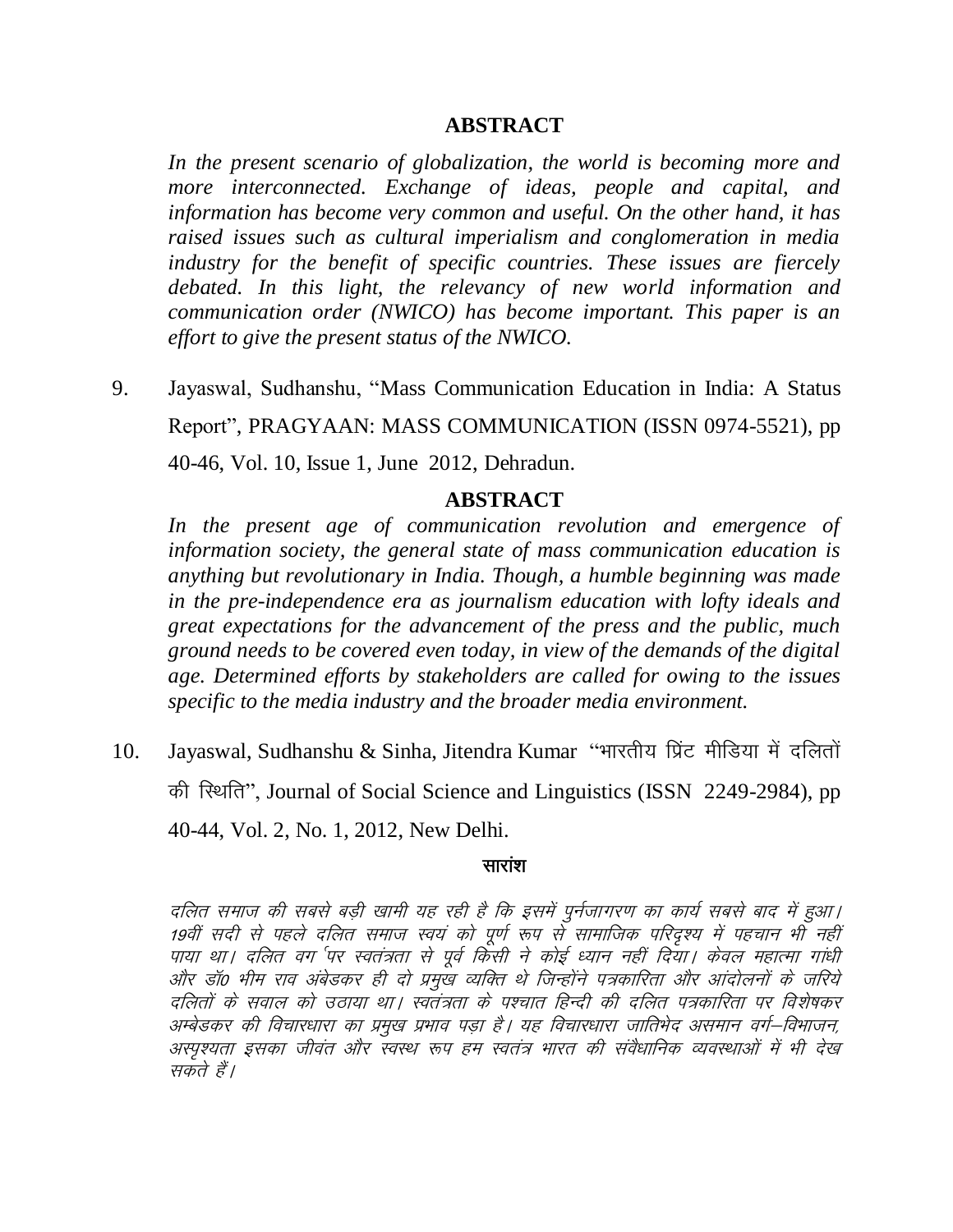11. Jayaswal, Sudhanshu, "गढ़वाल में जन आंदोलन एवं स्थानीय समाचार पत्र", Deliberative Research ( ISSN 0976-1136), pp 302-314, Vol. 16, Issue 1, Oct-Dec 2012, Firozabad (U.P.)

#### सारांश

पत्रकारिता एवं जन जनांदोलनों का चोली–दामन का साथ रहा है। पत्रकारिता जनांदोलनों को प्रशस्त करती है। गढवाल में स्वतंत्रता पूर्व एवं पश्चात अनेक जनांदोलन चलाए जाते रहे हैं जिसमें इस क्षेत्र में स्थानीय समाचार पत्र एवं पत्रिकाओं ने प्रभावकारी भूमिका का निर्वहन किया है। इस .<br>'सोध पत्र में इन जनांदोलनों के संबंध में क्षेत्र के स्थानीय समाचार पत्रों में प्रकाशित समाचारों, लेखों एवं संपादकीयों के अंशों का सिंहावलोकन किया गया है।

12. Jayaswal, Sudhanshu, "Media Censorship in China: A Status Report", PRAGYAAN: MASS COMMUNICATION (ISSN 0974-5521), pp 32-37, Vol. 11, Issue 1, June 2013, Dehradun.

### **ABSTRACT**

*Freedom of expression and of the press, along with freedom of association, are critical to promoting accountable and transparent governance and the development of an independent and flourishing civil society. Immediately following the New Year of 1913, the Chinese censors' meddling with the New Year's Greetings of 'Southern Weekend' based in the southern province of Guangdong in China, appears to have been the last straw, in as much as, it trampled upon the newspaper's sense of journalistic integrity, already weakened through more subtle methods of censorship spiraling into a rare public backlash against media censorship. In order to win press reforms, undertake investigative journalism, and truly function as Chinese society's watchdogs, Chinese media still have a very long way to go. Economic reforms and an open-door policy introduced market logic into the Communist party-controlled news media system of China. At present, there is a mixing of party logic and market logic, forging the tension, contradiction, and uncertainty that is the unique hallmark of China's media system.*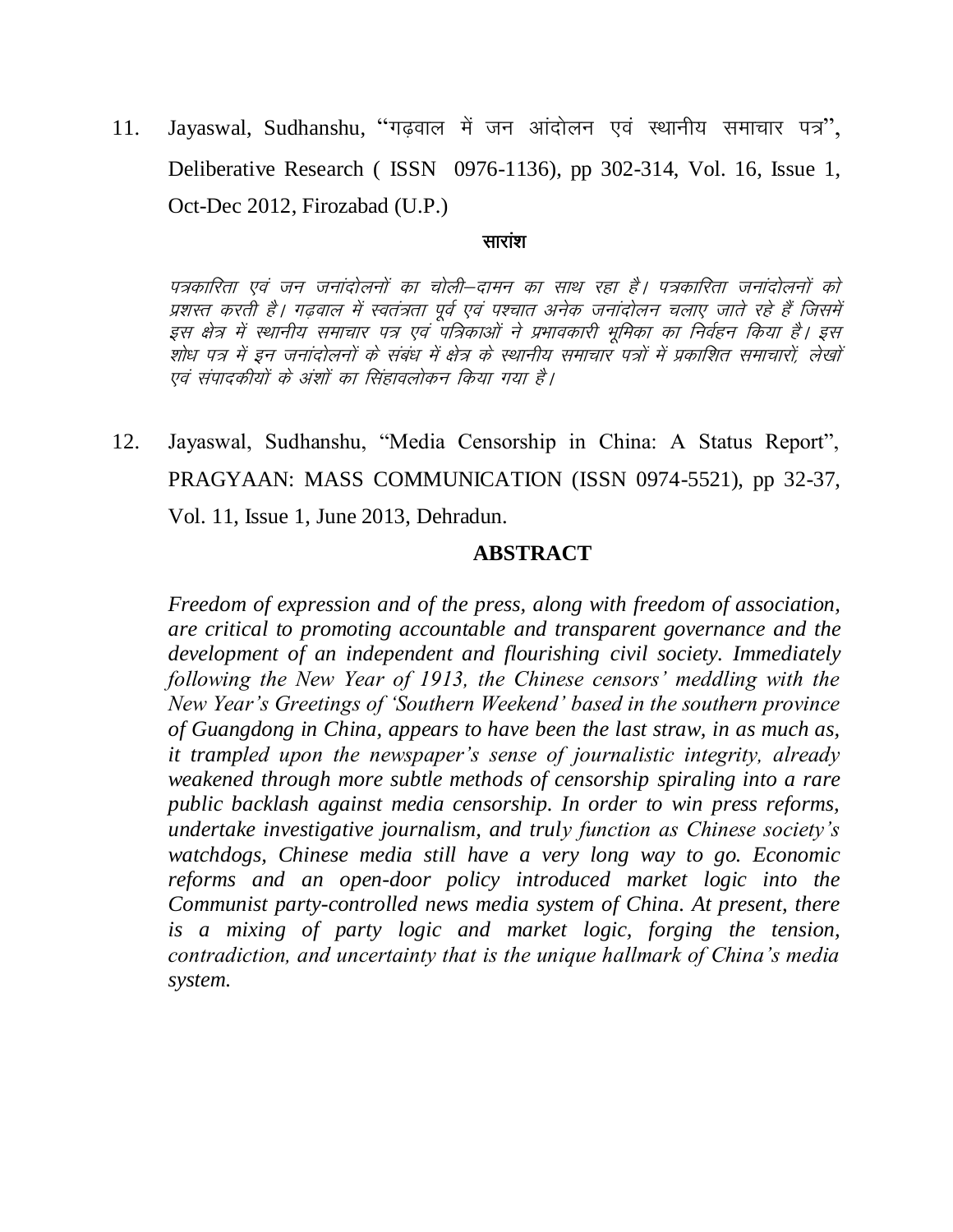13. Jayaswal, Sudhanshu & Sinha, Jitendra Kumar, "उत्तराखंड का प्रिंट मीडिया एवं दलित : एक विश्लेषण", Communication Today (ISSN 0975-217X), pp135-141, Jan-Mar 2014, Jaipur.

#### सारांश

देश में मीडिया में आज भी दलित समुदाय के प्रति कुछ खास सम्मान नहीं है। अपने सामाजिक दायित्व ही नहीं अपितु अपने कर्तब्य के अनुसार भी इस बात का भलीभाँति अंदाजा होना चाहिए कि दलितों के प्रति उसकी जिम्मेदारियां अन्य वर्गों से कई अधिक हैं। पिछडी जातियों और दलित वर्ग की पीड़ा यह है कि मीडिया में वे कभी भी अपना स्थान नहीं बना पाये। वस्तुतः आज भी परिस्थितियां बदली नहीं है। दलितों के सम्मान पर देश का मीडिया हमेशा ही उदाँसीन रहा है। उत्तराखण्ड का प्रिंट मीडिया भी प्रायः इसका अपवाद नहीं है। प्रदेश के समाचार पत्रों की तुलना में यहां की पत्रिकाएं दलित समस्याओं के प्रति अपेक्षाकृत अधिक गंभीर दिखती है।

14. Jayaswal, Sudhanshu, "गढवाल में समाज सुधार आंदोलन में स्थानीय समाचार पत्रों की भूमिका", Media Mimansa (ISSN 2229-5593), pp 2-14, Vol. 1, Issue 1, April-June 2013-Oct.-Dec. 2015, Bhopal.

#### सारांश

प्रथम विश्व युद्ध से पूर्व सभाओं और सामाजिक संघों की स्थापना ब्रिटिश गढ़वाल में हो चुकी थी। इन संस्थानों के उदय से जनता में सामाजिक चेतना का अंकरण होने लगा था। इन संघों एवं ्<br>सस्थाओं की उत्पत्ति शिक्षा के प्रसार के फलस्वरूप हुई थी। इस समय बहुत से पर्वतीय युवक आधुनिक शिक्षा के लिए मैदानी भागों में विशेषकर बनारस, आगरा, इलाहाबाद, बरेली आदि शैक्षणिक केन्द्रों में पहुंचे। ये विद्यार्थी गढवाल के संभ्रान्त परिवारों व उच्च जातियों से संबंध रखते थे। पर्वतीय क्षेत्रों से बाहर निकलने पर उन्हें आर्थिक, राजनैतिक और सामाजिक पिछड़ेपन का आभास हुआ। शिक्षा पूरी करने पर जब ये विद्यार्थी वापस लौटे तो उन्होंने पहाड की सामाजिक, आर्थिक .<br>और राजनैतिक अचेतना को देखते हुए उसे जगाने का प्रयास किया और इसके लिए उन्होंने सबसे सशक्त माध्यम पत्रकारिता को चुना। गढवाल क्षेत्र में समाज सुधार आंदोलनों का दौर काफी लम्बा चला। वह स्वतंत्रता से पूर्व का दौर हो या स्वतंत्रता के बाद के दौर से लेकर अब तक का। समाज सुधार आंदोलनों में पत्रकारिता की भूमिका के भी कई उदाहरण स्पष्ट हैं जिनसे ज्ञात होता है कि पत्रकारिताा की भूमिका गढवाल क्षेत्र के समाज सुधार आंदोलनों में महत्वपूर्ण रही है।

15. Bhandari, Nidhi & Jayaswal, Sudhanshu, "Television Viewing Behaviour of Jaunsari Women of Garhwal: An Analytical Study", International Journal of Arts, Humanities and Management Studies (ISSN No. 2395-0692), pp 1-18, Vol. 03, No. 12, Dec. 2017.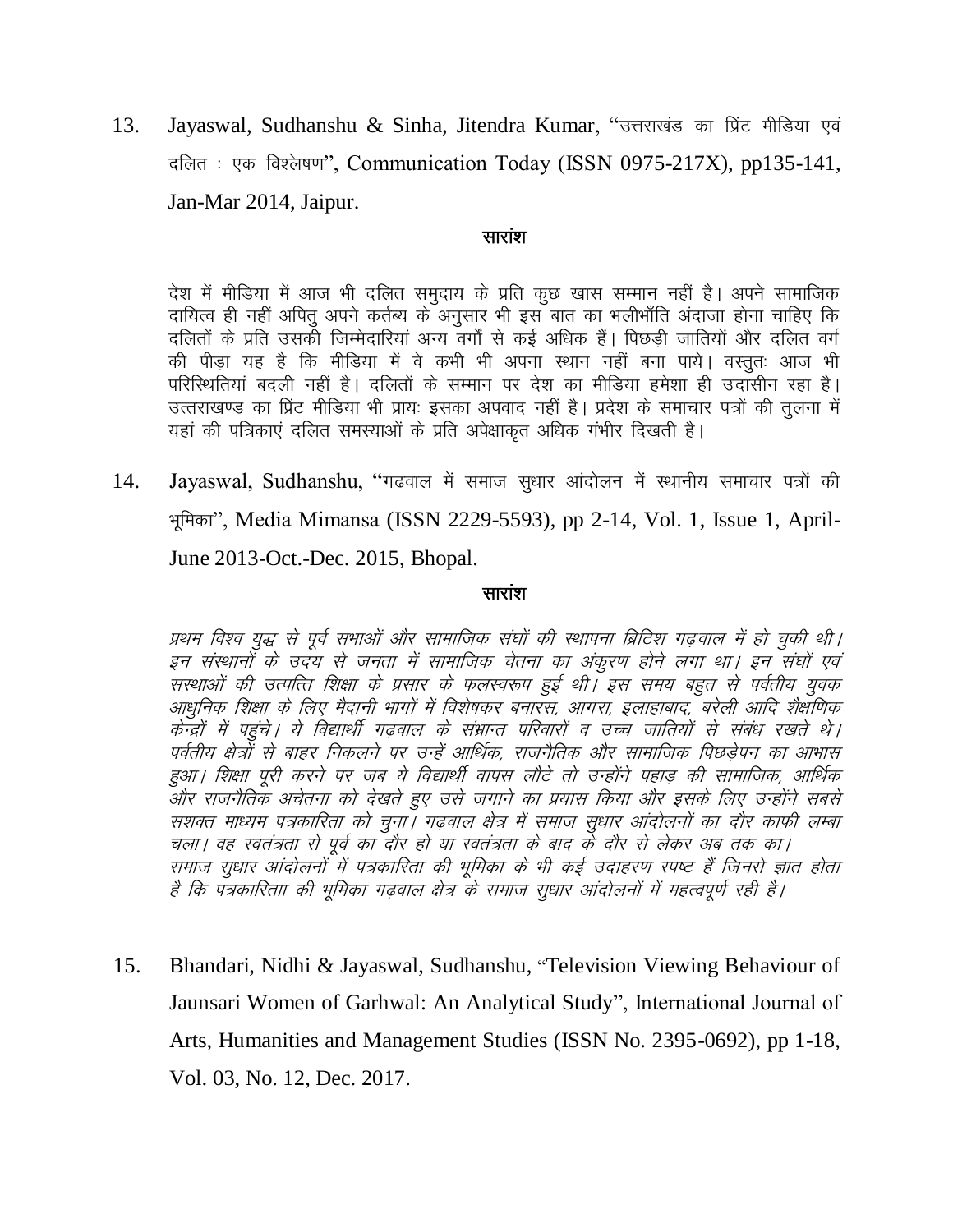*Television as a mass media is considered an important source of information, education, entertainment and knowledge for its viewers. Television viewing behaviour has become the part of people's everyday's lives. Television as a medium of mass communication has done a commendable job of influencing and moulding the attitudes of women. Television has greatly influenced the personalities of women by improving their thinking and understanding abilities. It has really helped in making women alert. Television as a mass media has created awareness among both educated and uneducated women about their rights and privileges. A good number of television channels have increased their source of entertainment options. Jaunsari tribe is one of the prominent and largest tribe of Uttarakhand particularly inhabiting in Jaunsar region of Dehradun district. The women of Jaunsari tribe are mostly rural with low level of literacy. Television has comfortable reach in their area and has really helped them in learning something new and brought awareness among them.* 

16. Bhandari, Nidhi & Jayaswal, Sudhanshu, "Inclination of Jaunsari Women Towards Women-Centric Television Programmes: An Analysis", International Journal of Research in Social Sciences (ISSN No. 2249-2496), pp 812-836, Vol. 8, Issue 3, March 2018.

### **ABSTRACT**

*Television as the most effective and powerful mass media tool has become an important part of every Indian household and most prominently in the lives of Indian women. Television as a mass medium has become a major source of enlightenment, leisure and infotainment for women. The media planners in present scenario are particularly focused on the requirements and needs of their women viewers, who are very large in number. It is very much prominently observed that the programmes shown on television these days are largely women-centric. These women-centric programmes have been able to influence the lives of women to large extent because the women could easily relate their lives with these women-centric programmes. The women are also more inclined towards these women-centric programmes. These programmes are quite successful in creating awareness both among educated and uneducated women viewers about their rights and privileges. These women-centric programmes have also helped in improving the*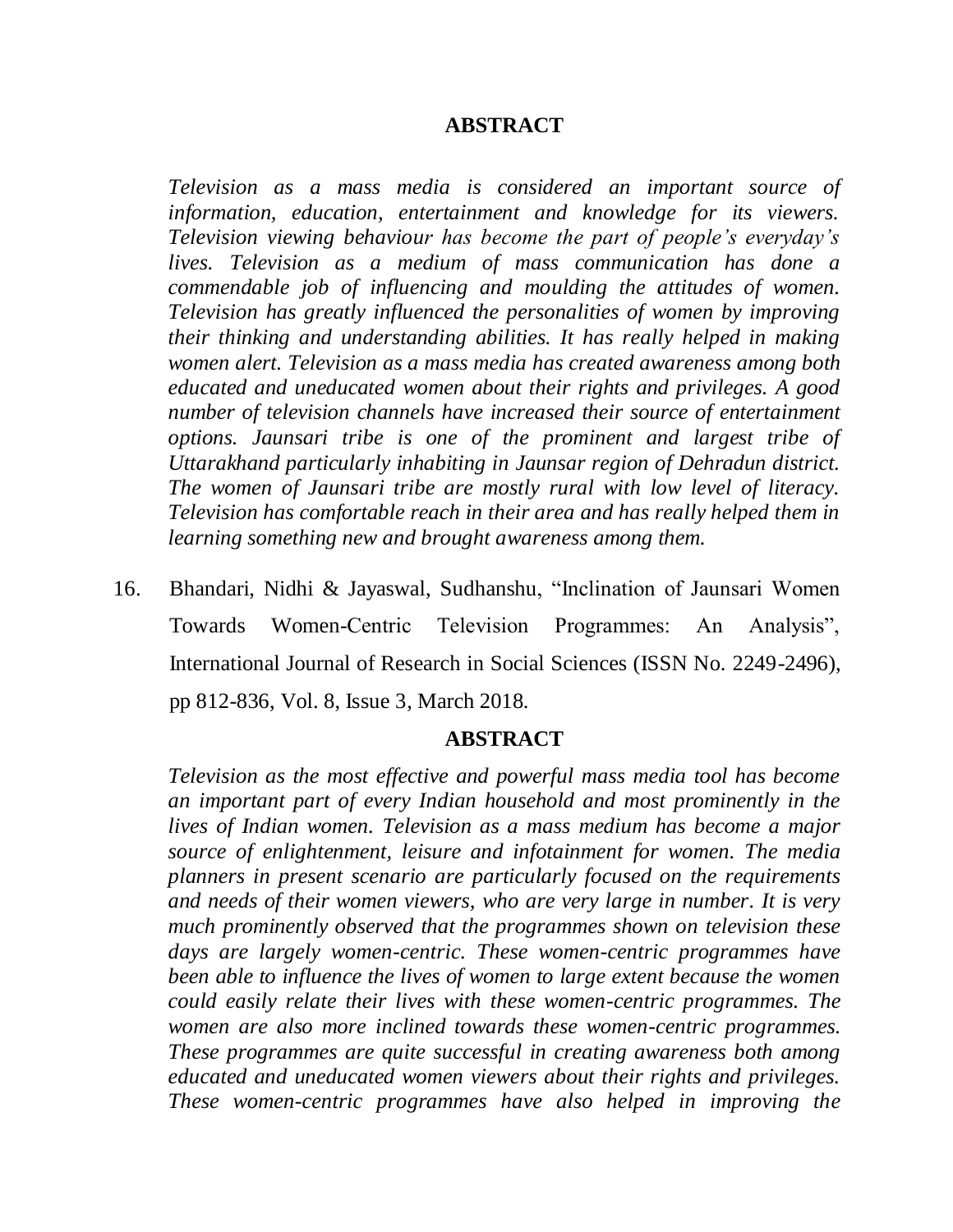*thinking and understanding abilities of women. Thus, the women-centric television programmes are playing vital role in bringing prominent change in the lives of women.* 

17. Bhandari, Nidhi & Jayaswal, Sudhanshu, "A Literature Review on Role of Television as Mass Media in the Lives of Indian Women: An Analysis", International Journal of Multidisciplinary (ISSN No. 2455-3085), pp 67-71, Vol. 03, Issue 07, July 2018.

# **ABSTRACT**

*Television has been profoundly influencing the lives of Indian women since its advent. Television as a powerful mass media in India has become the major source of enlightenment, leisure and infotainment. Television has proved to be a vital medium in affecting the attitudes and emotions of Indian women. Television as a mass media has been successful in creating awareness among Indian women about their constitutional and legal rights. Television has established itself as the most powerful medium of communication both among educated and uneducated women. In this paper an extensive review of literature has been carried on to have a better understanding on the role of television in the lives of Indian women. Literature review has been done from various books, journals, published papers, etc.*

18. Bhandari, Nidhi & Jayaswal, Sudhanshu, "Role of Mass Media in Empowering Jaunsari Women of Garhwal: An Analytical Study", International Journal of Arts, Humanities and Management Studies (ISSN No. 2395-0692), pp 6-14, Vol. 04, No. 07, July 2018.

### **ABSTRACT**

*Mass media acts as a catalyst in the process of change and development. The present tools of mass media have made a profound impact on an individual and society as well and thus, accelerated the process of people's empowerment by leading them on the path of progress and modernity. The present study attempts to examine the media habits of Jaunsari women and also to find out the most popular mass media tool among Jaunsari women. The various mass media tools entertain, educate and motivate Jaunsari women and play vital role in bringing revolutionary changes in their lives.*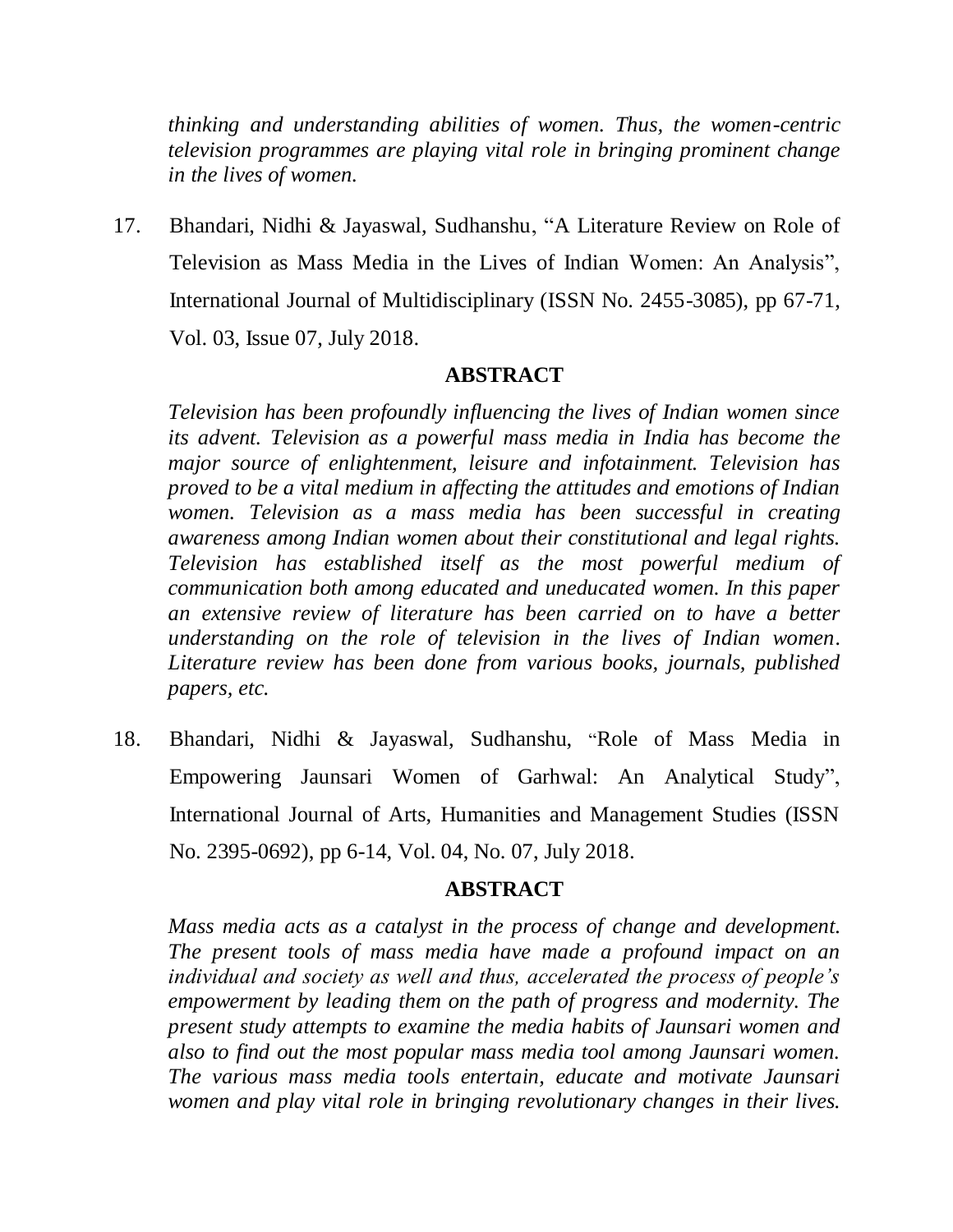*The present mass media tools have created awareness among them about their rights and privileges and thus has aided in their empowerment process.*

19. Panwar, Jyotsna & Jayaswal, Sudhanshu, "Analysis of Environmental Issues Coverage By Daily Newspapers in Garhwal(Uttarakhand)", International Journal of Research in Social Sciences(ISSN No. 2249-2496), pp 652-663, Vol. 9, Issue 2, February 2019.

### **ABSTRACT**

*The world is suffering from dangerous environmental problems like pollution, water scarcity, global warming, etc. That is why, these days environmental issues are getting priority and making the headlines in print and electronic media. Environmental problems are universal. India is also affected by these environmental problems. Uttarakhand, a Himalayan state in India, is also centre of some dangerous environmental problems. Though these disasters are natural and happen due to natural processes, increasing human intervention like unsustainable development, deforestation, urbanization in the state has worsened the situation. It is important that media play responsible role towards these issues. Media cannot cure these problems but can spread awareness and educate people about these issues. Print media has always been the principal source for people to get information about environmental issues and also to receive explanation/interpretation on their scientific aspects. When we talk about the role of communication and mass media in terms of environment and environmental issues, it comes under the discipline of environmental communication. This topic is a subject of environmental communication. This study analyzes the pattern of news related to environmental issues published in daily newspapers of Uttarakhand. Using content analysis method, four national newspapers (Two Hindi language and two English language) published from Uttarakhand are analysed during one year period.*

20. Ghildiyal, Ankit & Jayaswal, Sudhanshu, "Emerging Trends in Communication Among Youth of Jaunsari Tribe of Uttarakhand: An Analytical Study", IOSR Journal of Humanities and Social Science (e-ISSN 2279-0837), pp 34-50, Vol. 24, Issue 8, August 2019.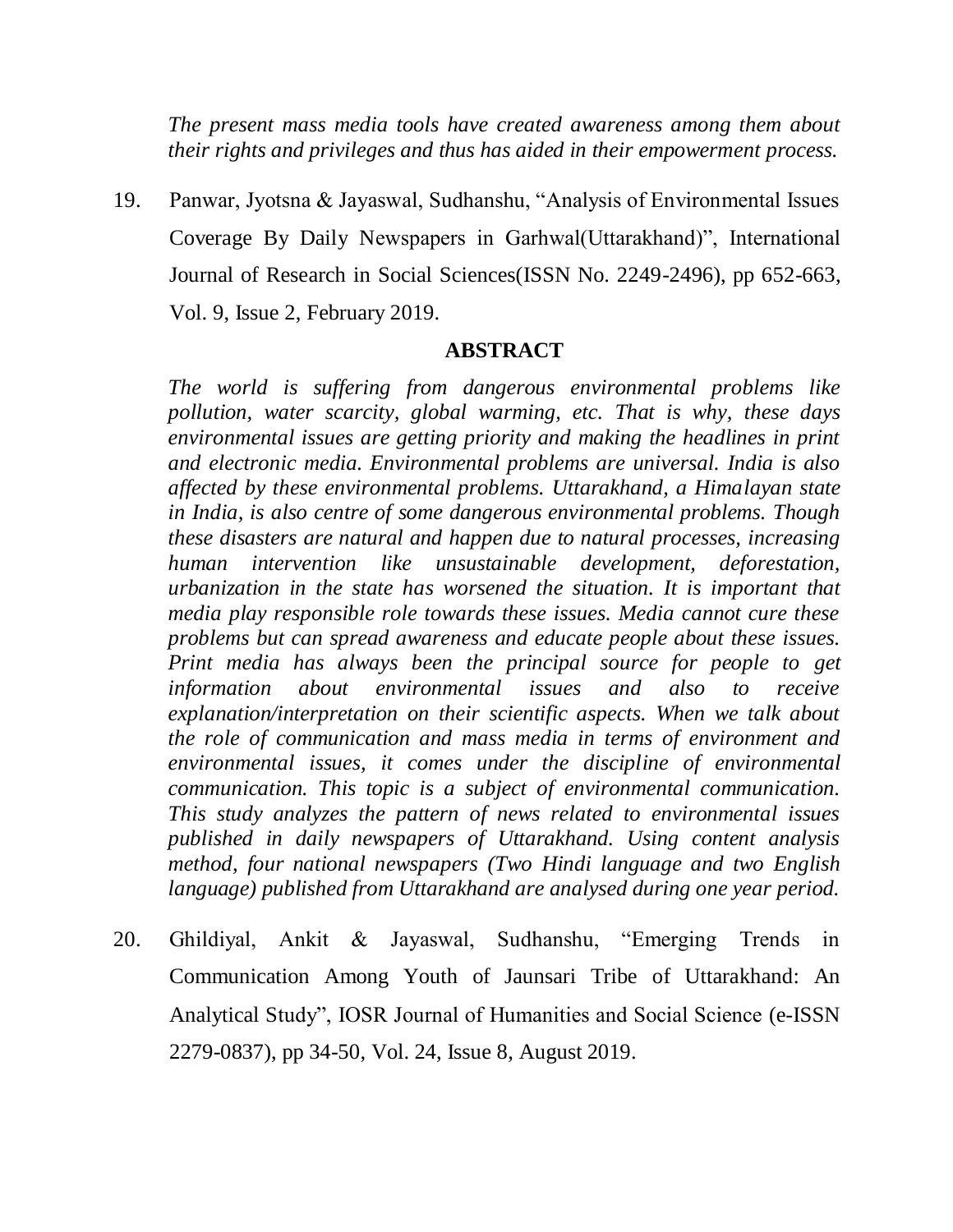*Communication is the numerous ways through which human senses perceive and every step that holds someone's eye and every sound that goes from one to another. The need of communication in human beings is as powerful as the basic needs. One cannot live without another. Both individual and social needs are important to human beings. Both are required for the existence of humans. Jaunsaris are the inhabitants of Jaunsar-Bawar area of Dehradun district of Uttarakhand. It is one of the oldest tribes of India which has been traced back to the period of Pandavas of Mahabharat. Festivals, fairs, folklores are special medium of communication in Jaunsar Bawar. History is filled with saga of Jaunsar Bawar folklores which are the reflections of their daily lives and struggle. With the advancement of technology, the ways of communication methods are also changing day by day. Thus, those changing communication methods are also changing the lives of Jaunsari people. In this study, the emerging trends in communication among youth of Jaunsari tribes of Uttarakhand are analysed.*

21. Aswal, Ashabala & Jayaswal, Sudhanshu, "आध्यात्मिक चैनलों के दर्शकों की मीडिया आदतों का तुलनात्मक अध्ययन", International Journal of Multidisciplinary Scientific Research (ISSN 2581-8872), Vol.3, No.4, April 2020.

### सारांश

खाने—पीने. रहन सहन और पहनने ओढने की तरह ही समाज में अब लोगों की मीडिया आदतें भी पनपकर रूढ़ हो रही हैं। मीडिया आदतों का तात्पर्य दर्शकों की पसंदगी, चयन और अनकलता पर आधारित है। मीडिया आदतों के माध्यम से चैनलों को देखने के विशिष्ट पैटर्न को रेखांकित किया जा सकता है। इसका एक प्रकार का अध्ययन आध्यात्मिक चैनलों के विशेष सन्दर्भ में दर्शकों के अभिमतों के आधार पर भी किया जा सकता है। प्रस्तुत शोध पत्र आध्यात्मिक चैनलों के प्रभाव को दिखाने के लिए तीन धर्मों के चैनल आस्था. गॉड टीवी और चैनल विन का चयन किया गया है। तीनों जनमाध्यमों की विषयवस्तू पूर्णतया आध्यात्मिक है। इस शोध कार्य के माध्यम से तीनों चैनलों के दर्शकों की मीडिया आदतों का तुलनात्मक अध्ययन कर चैनलों की प्रभावशीलता का विश्लेषण किया गया है।

22. Chandra, Dinesh & Bartwal, Vikram Singh "Traditional Media in Uttarakhand" PRAGYAAN: MASS COMMUNICATION (ISSN 0974- 5521), pp 36-37, Vol 12, Issue 1-2, January-December 2014, Dehradun.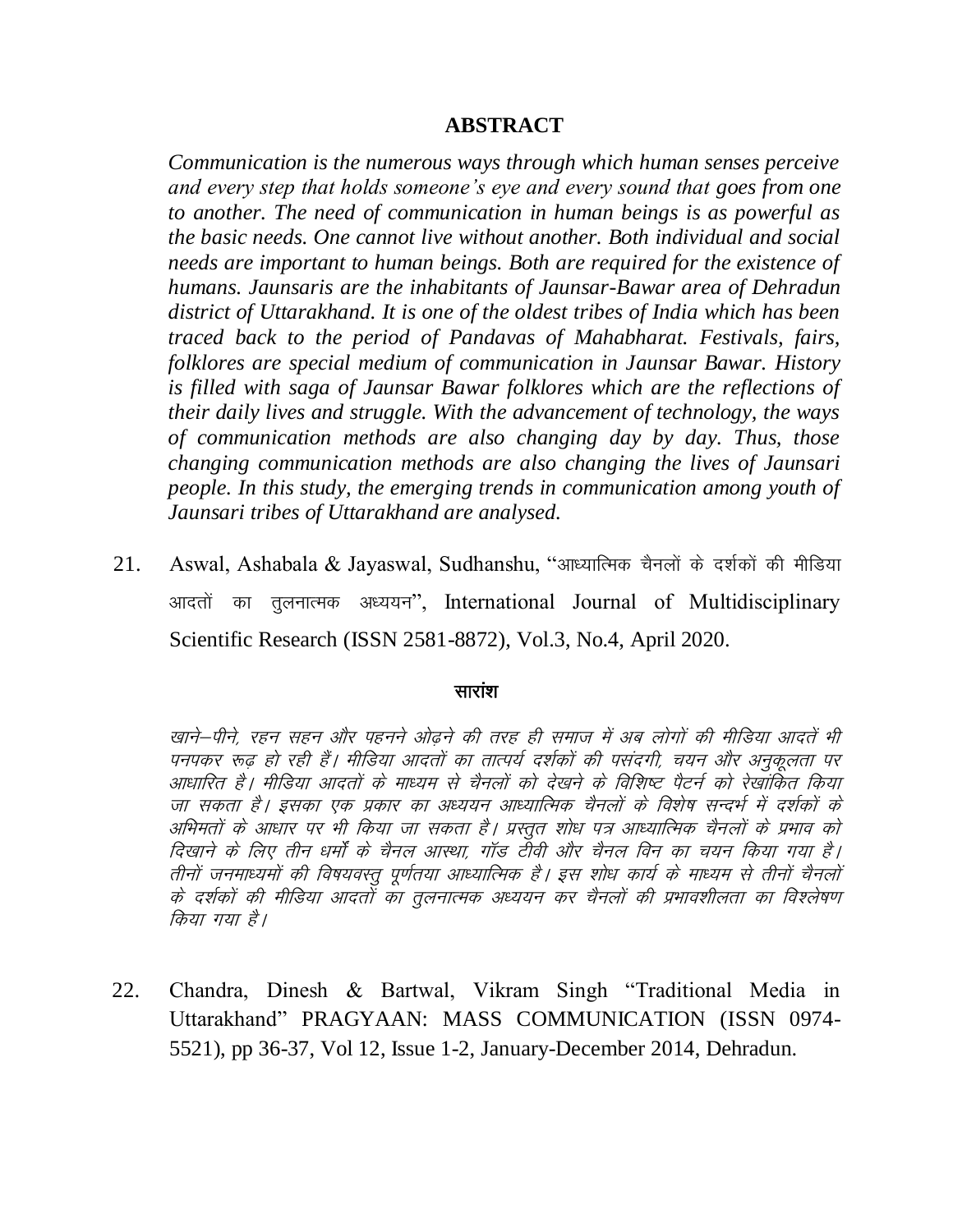Man's need for communication is as strong and as basic as his need to eat, sleep and love. Everybody in society cannot survive in seclusion, as he needs to share his thoughts and ideas. In ancient times, people used to convey their thoughts and idea through some specific style of communication. In this style of communication people used to express their ideas in a specific rhythm. This form of communication is called folk or traditional art. The purpose of this communication form is to communicate intended message with the blend of entertainment. Besides this, it conveys developmental and educational messages through entertainment, color, costume, dance and music. Though the folk or traditional art was popular mainly in the ancient time yet the value of this art form is still needed by the society. This is focused on the folk art mainly prevailing in the Himalayan region, Uttarakhand. Because of its rich cultural heritage, these folk arts are still performed by the local people on special occasions in every nook and cranny of the state.

Chandra, Dinesh & Baluni, Sunil: "उत्तराखण्ड के पर्यटन विकास में फोटो पत्रकारिता 23. की भूमिका : एक अध्ययन" (उत्तराखण्ड के विशेष परिप्रेक्ष्य में) International Research Journal of Management Sociology and Humanities, ISSN - 2277-9809 (Online), ISSN – 2348-9359 (Print), pp 113-132, Vol 09, Issue 1, 2018, iSARA, New Delhi.

#### सारांश

चित्रों के माध्यम से अपने विचारों की अभिव्यक्ति अथवा किसी घटना की प्रमाणिकता सिद्ध करने के उद्देश्य से चित्रों के प्रयोगा का इतिहास बहुत पुराना है। आदिकाल से ही गुफाओं में रहने वाला मानव पशु-पक्षियों के चित्रों के माध्यम से अपनी भावनाओं की सशक्त अभिव्यक्ति करता रहा है। फोटोग्राफ सदैव सार्वभौमिक भाषा बोलते हैं तथा सभी को आकर्षित करते हैं। फोटोग्राफी के माध्यम से भाषा में आने वाली बाधा को दूर किया जाता है इसके साथ ही इसके माध्यम से सत्यता, लोगों का दृष्टिकोण तथा अभिरूचि को बदला जा सकता है। जन माध्यमों के लिए सम सामयिक घटनाओं का सचित्र विवरण प्रस्तुत करने में सहयोगी फोटो पत्रकार और उसके कार्य–कलापों को फोटो पत्रकारिता कहा जाता है। रेखाचित्रों का प्रचलन 1607 से जबकि फोटोग्राफी का प्रचलन सन 1839 में विलियम हेनरी फॉक्स के निगेटिव से पाजिटिव बनाने की प्रक्रिया से माना जाता है। उत्तराखण्ड में पर्यटन की अपार सम्भावनाएं हैं तथा पर्यटन के विकास में फोटो पत्रकारिता की विशेष भूमिका मानी जाती है। चूंकि पर्यटकों को रमणीक स्थलों की जानकारी देने में फोटो पत्रकारिता का विशेष योगदान रहा है।

उत्तराखण्ड में पर्यटन विकास में फोटो पत्रकारिता की भूमिका : एक अध्ययन के अध्ययन हेतू किया गया शोध कार्य न सिर्फ पर्यटन विकास में फोटो पत्रकारिता की भूमिका दर्शाता है बल्कि बेरोजगार युवाओं के लिए यह एक बेहतर रोजगार का जरिया भी साबित हो रहा है। प्रस्तुत शोध